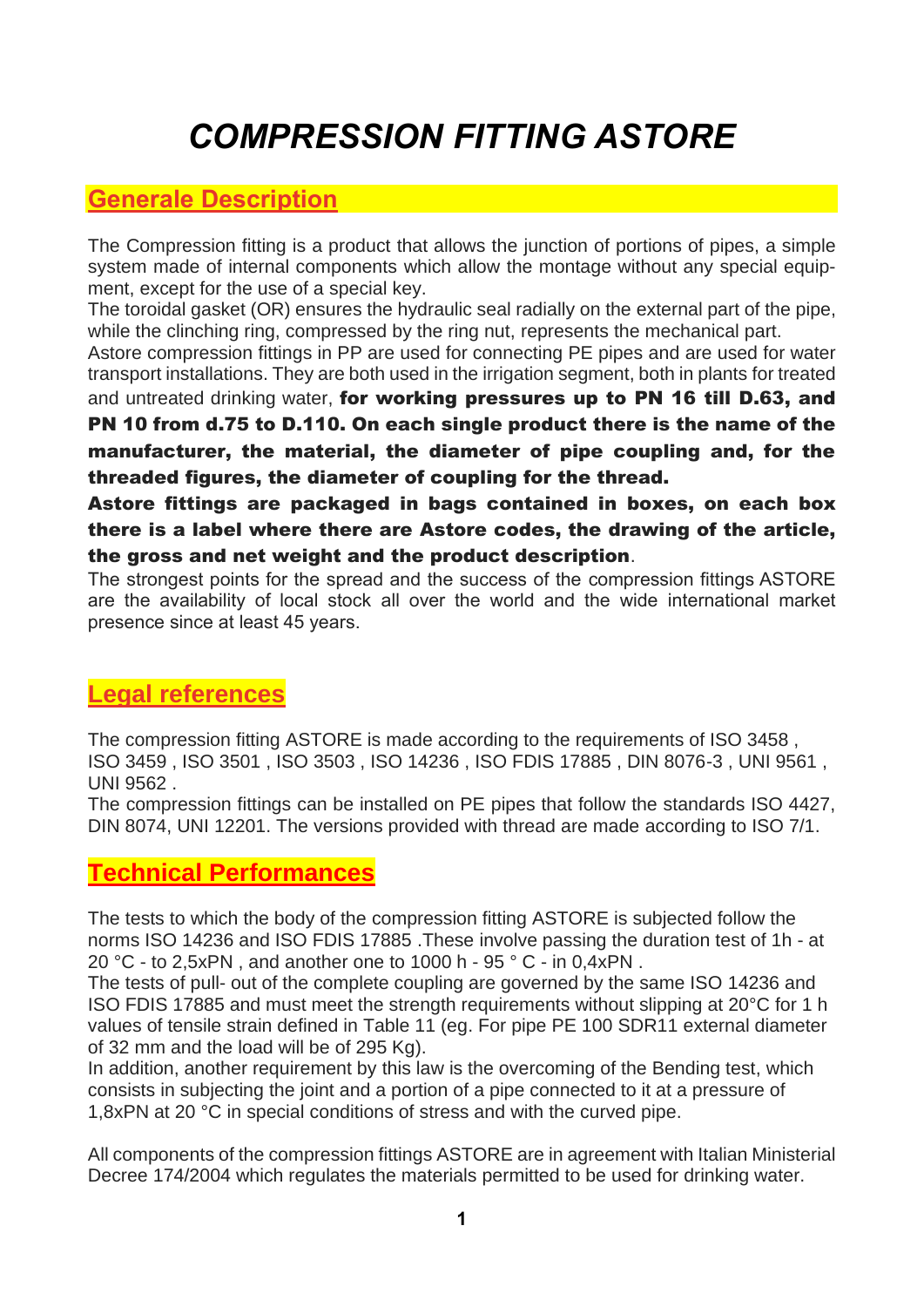# **Technical features**

ASTORE compression fittings range provide two different models according to the coupling diameter of the pipe. This ensures the maximum reliability in all operating conditions of the product. More precisely, the first one is provided with diameters from d.16 to d.63, the other one includes diameters traditionally considered large d.75/110.

D.16 – 63: components detail

It is composed of 4 elements: nut, clinching ring, seal and body



*1) Nut* 



The compression fitting ASTORE has a highly ergonomic design, it has ribs that facilitate the grip for both hands and for any key for tightening. It is printed in PP copolymer type B and thanks to the special black pigmentation is UV-resistant.

The tightening of the nut until d.32 can be done by hand without mechanical equipment, while from the d.40 onwards it is recommended the use of an appropriate key.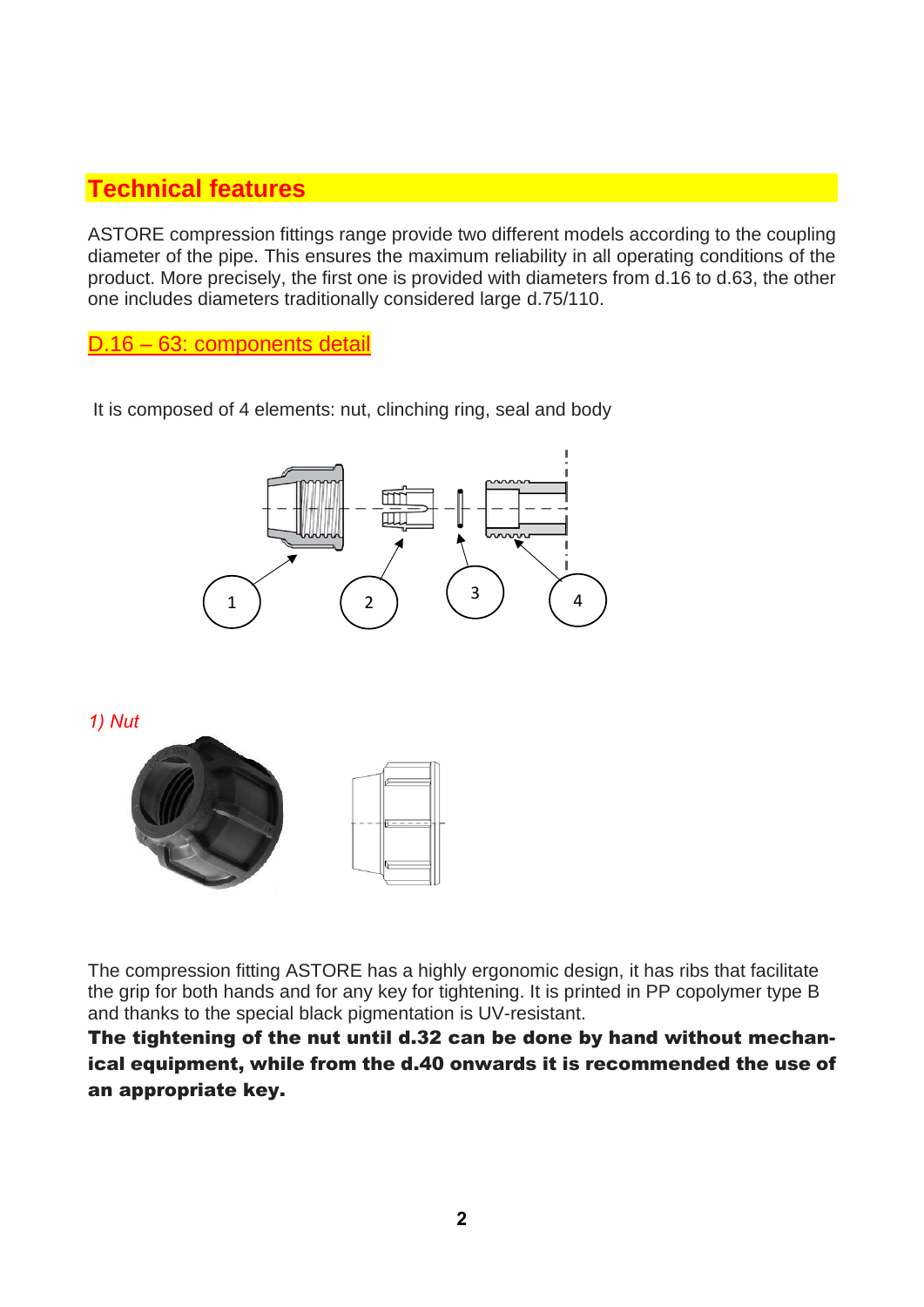## *2) Clinching ring*



Printed in POM (polyoxymethylene) white. The raw material is particularly rigid and therefore suitable for the grafting on the pipe in PE. The special " flower " shape of the ring allows 4 grip points on four rows of teeth , a seal ring and therefore safer and integral with the pipe . The ring is also provided with a tooth (A) retaining the body: this allows the connection to the body at the moment of the removal of the ring, avoiding unpleasant "fall" of the ring.

#### *3) O-ring*



Made of elastomer NBR (Nitrile-Butadiene-Rubber) toroidal shaped, completely smooth and not deformable, this allows a better durability than other types.

#### *4) The body*



Printed in PP copolymer type B, UV-resistant thanks to the special black pigmentation. Strong design, it is provided with a large range of products (tee, couplings, elbows, etc.) designed to meet the different needs of the installer.

The threaded bodies provide, starting from r.1 1/4 ", a metal reinforcement on the external part of the thread made of steel AISI 430: this is to make it stronger and secure the threaded joint.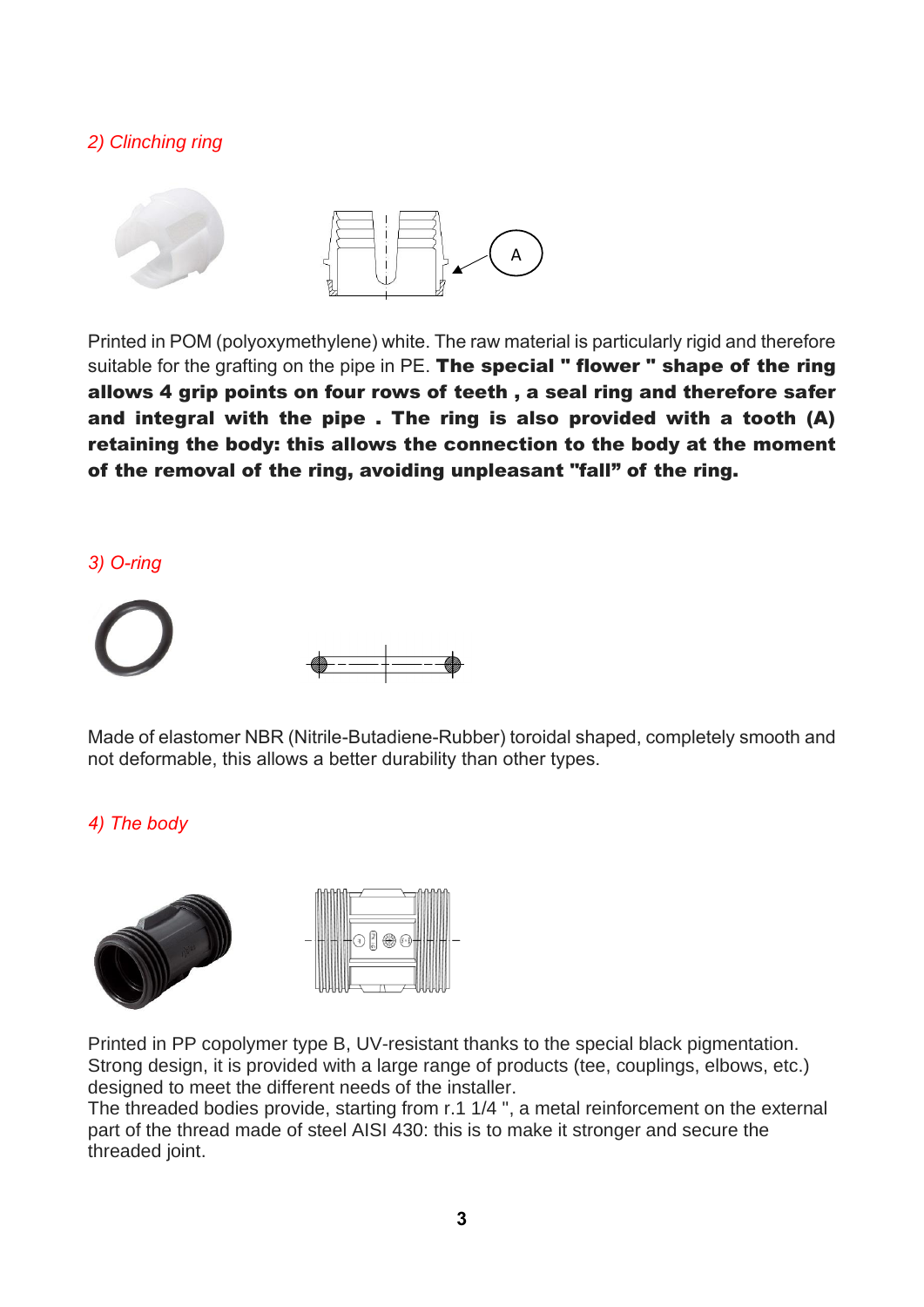## D.75 – 110: components detail

In these diameters there are 5 components, the mechanical stresses to which they are subjected d.75-90-110 suggest a different design for performance improvement: nut, clinching ring, presser bush and seal body



*1) Nut*



Even in large diameters the rings are strong and the ribs are even more marked to facilitate the use of the key for tightening. Moulded in PP copolymer type B, UV-resistant thanks to the black pigmentation.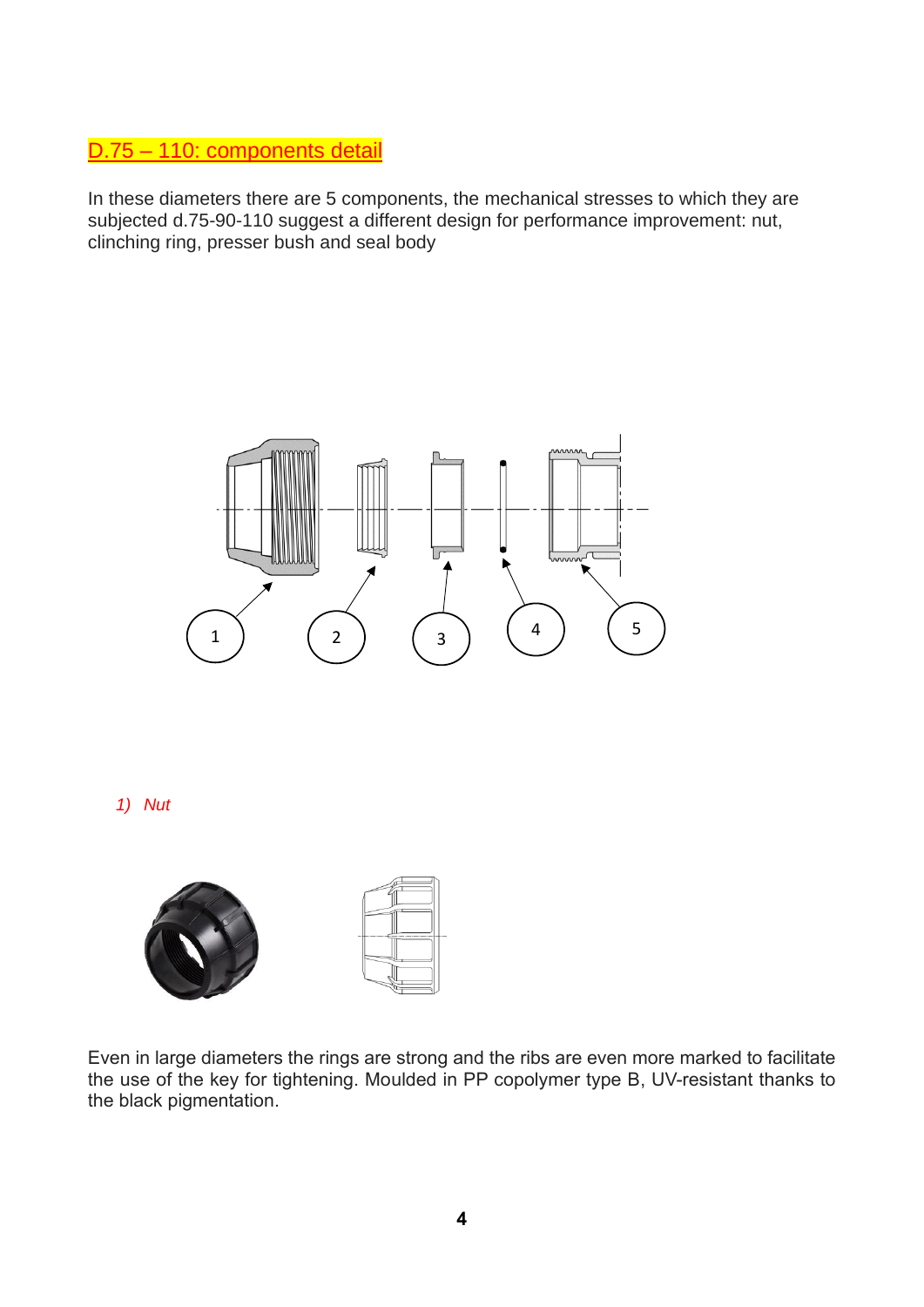## *2) Clinching ring*





Also printed in this POM (polyoxymethylene) white. In this case the ring is open with five rows of teeth. The traditional shape, in these diameters, offers greater guarantees, especially in the use in curved pipes and in case it were necessary to re-use the same joint.

#### *3) Presser bush*





Printed in black PP, as body and nut, this is positioned between clinching ring and seal, ensuring the connection between the two components and the mechanical and hydraulic sealing.

#### *4) O-ring*





Made of elastomer NBR (Nitrile- Butadiene- Rubber) in a toroidal shape, completely smooth and not deformable, this allows a better durability than other types of sealing.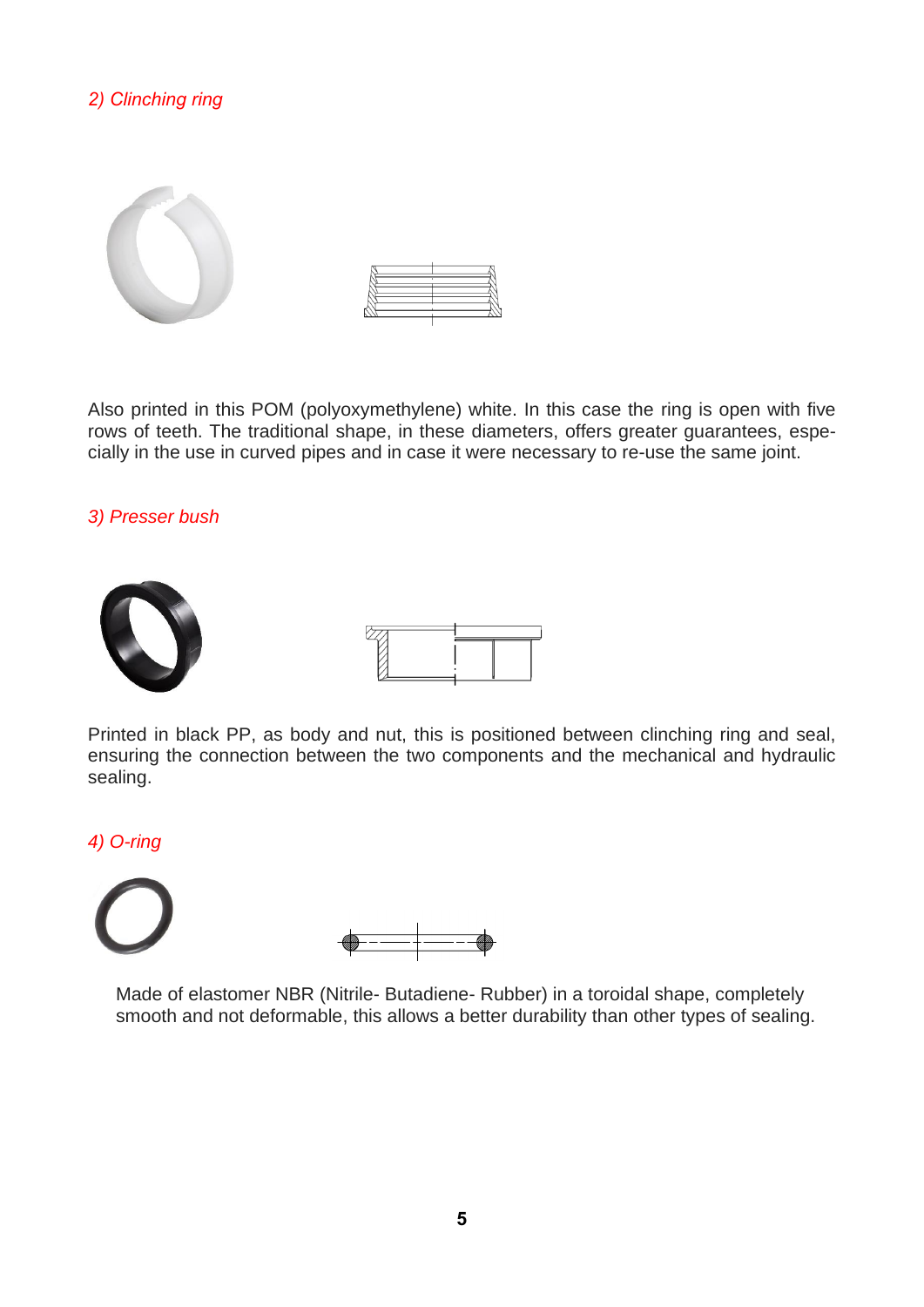### *5) The body*





Printed in PP copolymer type B UV-resistant due to the special black pigmentation. Strong design, provides many handy shapes (tee, couplings, elbows, etc.) designed to meet the different needs of the installer.

The threaded bodies provide from r.1 1/4 " a metal reinforcement on the external part of the thread made of steel AISI 430: this is to secure the threaded junction.

## **The range**



The range includes numerous figures, tees, elbows, couplings, wallbrackets, etc, all products for troubleshooting connection that can help the installer to solve daily problems.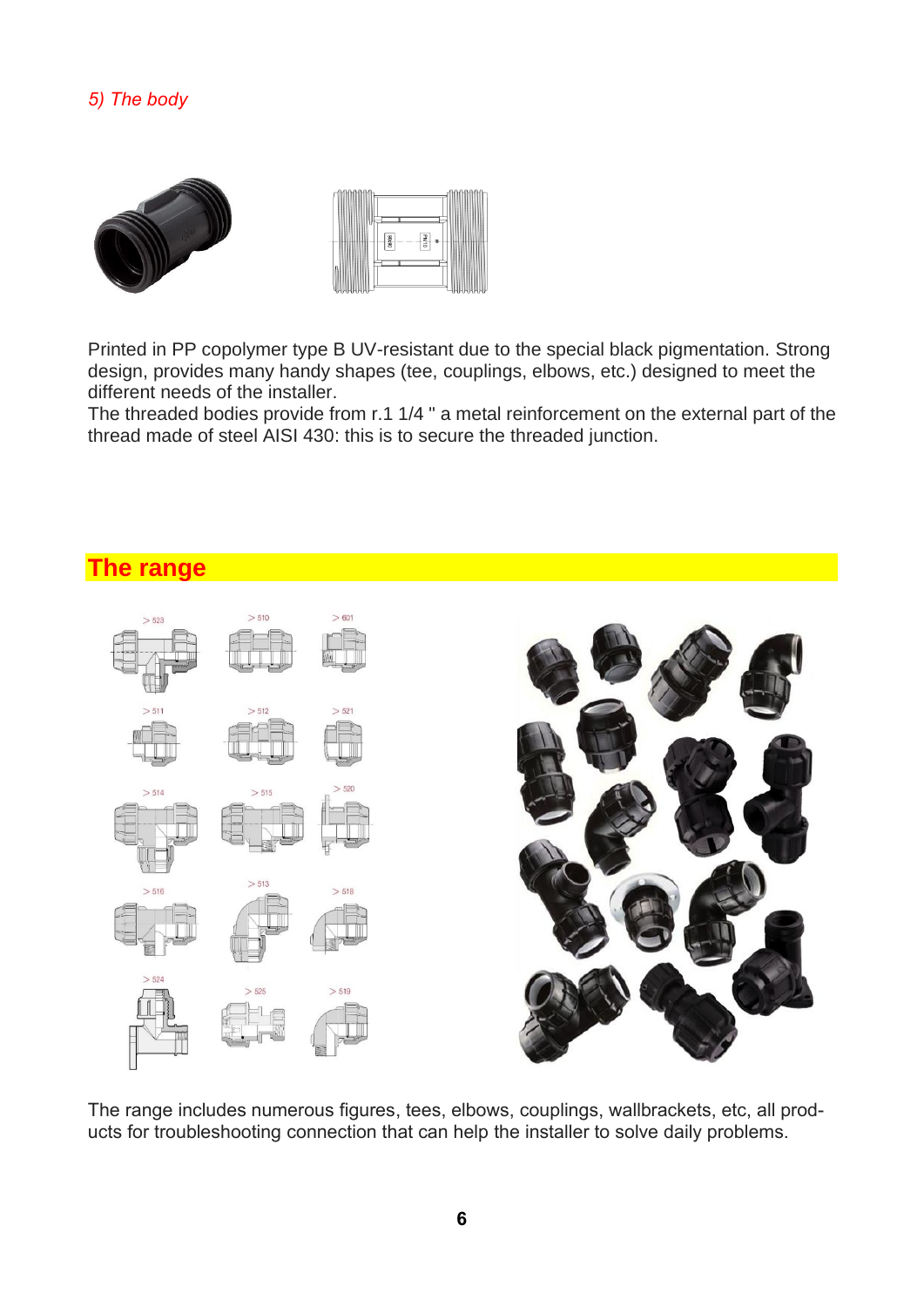# **Installation procedures**

For each group of diameters Astore suggests a different installation. This is a good rule to follow with special care.

#### INSTALLATION D 16÷40

1. Cut the pipe at 90 ° with respect to its axis by using a pipe cutter (Figure 1).

2. Any burrs and chips resulting from the cutting must be removed from the pipe

A small chamfering at the end of the pipe will make the assembly easier

3. Loosen the coupling nut to the last thread in the socket (it is not necessary to remove the joint).

4. Insert the pipe into the joint up to the stop (Figure 2).

5. Screw the nut tightly. Until D.32 the nut can be screwed manually; from D.40 it is suggested to use the appropriate key (Figure 3)